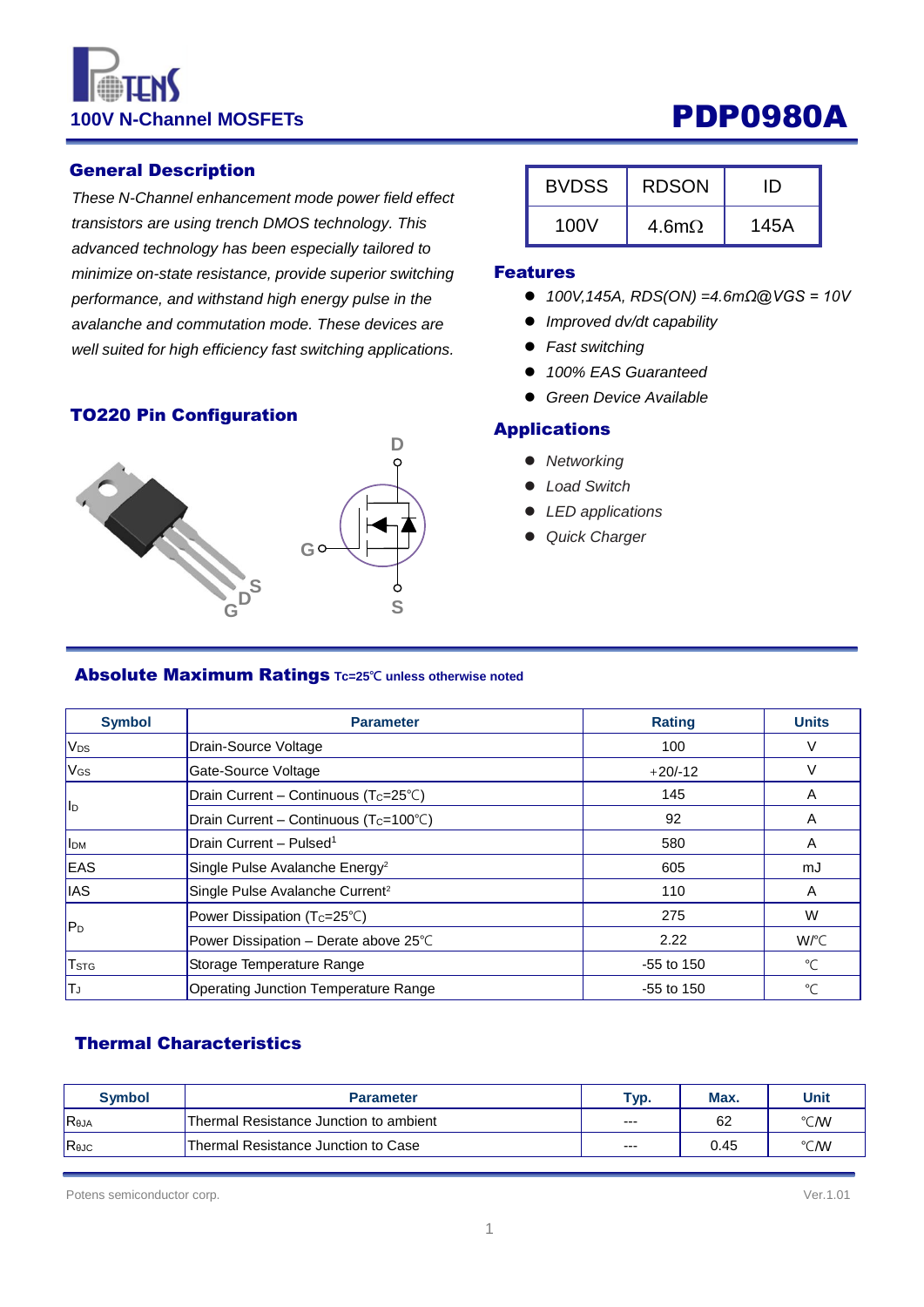



### Electrical Characteristics **(TJ=25** ℃**, unless otherwise noted)**

#### Off Characteristics

| <b>Symbol</b>            | <b>Parameter</b>                                                                          | <b>Conditions</b>                                                                                                                                | Min.    | Typ.    | Max.  | <b>Unit</b> |
|--------------------------|-------------------------------------------------------------------------------------------|--------------------------------------------------------------------------------------------------------------------------------------------------|---------|---------|-------|-------------|
| <b>BV</b> <sub>DSS</sub> | Drain-Source Breakdown Voltage                                                            | $V$ <sub>GS</sub> =0V, $I_D$ =250uA                                                                                                              | 100     | $- - -$ | $---$ | V           |
|                          | $\triangle$ BV <sub>DSS</sub> / $\triangle$ TJ  BV <sub>DSS</sub> Temperature Coefficient | Reference to 25°C, l <sub>D</sub> =1mA                                                                                                           | $---$   | 0.06    | $---$ | V/°C        |
| <b>I</b> <sub>DSS</sub>  | Drain-Source Leakage Current                                                              | $ V_{\text{DS}}$ =100V,V $_{\text{GS}}$ =0V,T」=25℃                                                                                               | $- - -$ | $- - -$ |       | uA          |
|                          |                                                                                           | $\mathsf{V}_{\texttt{DS}{=}\mathsf{80V}}$ , $\mathsf{V}_{\texttt{GS}{=}\mathsf{0V}}$ , $\mathsf{T}_{\mathsf{J}{=}\mathsf{85}^{\circ}\mathsf{C}}$ | $- - -$ |         | 10    | uA          |
| Igss                     | Gate-Source Leakage Current                                                               | $V$ <sub>GS=20</sub> V , $V_{DS}=0$ V                                                                                                            | $--$    | $- - -$ | 100   | nA          |

### On Characteristics

| R <sub>DS(ON)</sub>                | Static Drain-Source On-Resistance             | $V$ <sub>GS</sub> =10V, $I_D$ =20A                    | $--$    | 3.8    | 4.6   | $m\Omega$             |
|------------------------------------|-----------------------------------------------|-------------------------------------------------------|---------|--------|-------|-----------------------|
|                                    |                                               | $V_{GS}$ =10V, I <sub>D</sub> =20A (TJ=125°C)         | $- - -$ |        | $---$ | $m\Omega$             |
| $V$ <sub>GS<math>(th)</math></sub> | Gate Threshold Voltage                        |                                                       |         |        | Δ     |                       |
| $\triangle\mathsf{V}$ GS(th)       | $V$ <sub>GS(th)</sub> Temperature Coefficient | $V$ <sub>GS</sub> = $V_{DS}$ , I <sub>D</sub> = 250uA |         | $-8.7$ | ---   | $mV$ <sup>o</sup> $C$ |
| gfs                                | <b>IForward Transconductance</b>              | $\mathsf{IV}_{\mathsf{DS}}$ =10V , I $\mathsf{D}$ =3A | $---$   | 20     | ---   |                       |

### Dynamic and switching Characteristics

| $Q_g$              | Total Gate Charge <sup>3, 4</sup>                                               |                                                                          | $---$ | 88   | 175   |          |
|--------------------|---------------------------------------------------------------------------------|--------------------------------------------------------------------------|-------|------|-------|----------|
| $Q_{gs}$           | Gate-Source Charge <sup>3, 4</sup><br>$V_{DS}=50V$ , $V_{GS}=10V$ , $I_{D}=10A$ |                                                                          | $---$ | 18.5 | 37    | nC       |
| $Q_{gd}$           | Gate-Drain Charge <sup>3,4</sup>                                                |                                                                          | $---$ | 28.3 | 56    |          |
| $T_{d(on)}$        | Turn-On Delay Time <sup>3, 4</sup>                                              |                                                                          | $---$ | 20.6 | 42    |          |
| $T_{r}$            | Rise Time <sup>3, 4</sup>                                                       | $V_{\text{DD}}$ =50V, V <sub>GS</sub> =10V, R <sub>G</sub> =3.3 $\Omega$ | $---$ | 19.8 | 40    |          |
| $T_{d(off)}$       | Turn-Off Delay Time <sup>3, 4</sup>                                             | $I_{D=1A}$                                                               | $---$ | 66   | 132   | ns       |
| $T_f$              | [Fall Time <sup>3, 4</sup> ]                                                    |                                                                          | $---$ | 117  | 234   |          |
| $C$ <sub>iss</sub> | Input Capacitance                                                               |                                                                          | $---$ | 5100 | 10200 |          |
| $C_{\rm oss}$      | $V_{DS}=50V$ . $V_{GS}=0V$ . F=1MHz<br>Output Capacitance                       |                                                                          | $---$ | 1045 | 2090  | pF       |
| C <sub>rss</sub>   | Reverse Transfer Capacitance                                                    |                                                                          | $---$ | 35   | 70    |          |
| R <sub>g</sub>     | Gate resistance                                                                 | lVേs=0V. Vɒs=0V. F=1MHz∣                                                 | $---$ | 1.97 | ---   | $\Omega$ |

#### Drain-Source Diode Characteristics and Maximum Ratings

| <b>Symbol</b> | <b>Parameter</b>               | <b>Conditions</b>                                                            | Min.    | Typ.    | Max.  | <b>Unit</b> |
|---------------|--------------------------------|------------------------------------------------------------------------------|---------|---------|-------|-------------|
| Is            | Continuous Source Current      | V <sub>G</sub> =V <sub>D</sub> =0V, Force Current                            | ---     | $- - -$ | 145   | Α           |
| <b>I</b> sm   | <b>Pulsed Source Current</b>   |                                                                              | $- - -$ | $---$   | 290   | Α           |
| Vsd           | Diode Forward Voltage          | $V$ <sub>GS</sub> =0V, I <sub>S</sub> =1A, T <sub>J</sub> =25 <sup>°</sup> C | ---     | $- - -$ |       |             |
| trr           | <b>Reverse Recovery Time</b>   | $V$ Gs=10V,Is=10A, di/dt=100A/µs                                             | $- - -$ | 71.1    | $---$ | ns          |
| $Q_{rr}$      | <b>Reverse Recovery Charge</b> | $T_J = 25^{\circ}C$                                                          | ---     | 165     | $---$ | nC          |

Note :

1. Repetitive Rating : Pulsed width limited by maximum junction temperature.

2. V<sub>DD</sub>=25V,V<sub>GS</sub>=10V,L=0.1mH,I<sub>AS</sub>=110A.,R<sub>G</sub>=25 $\Omega$ ,Starting TJ=25°C.

3. The data tested by pulsed, pulse width  $\leq 300$ us, duty cycle  $\leq 2\%$ .

4. Essentially independent of operating temperature.

Potens semiconductor corp. Ver.1.01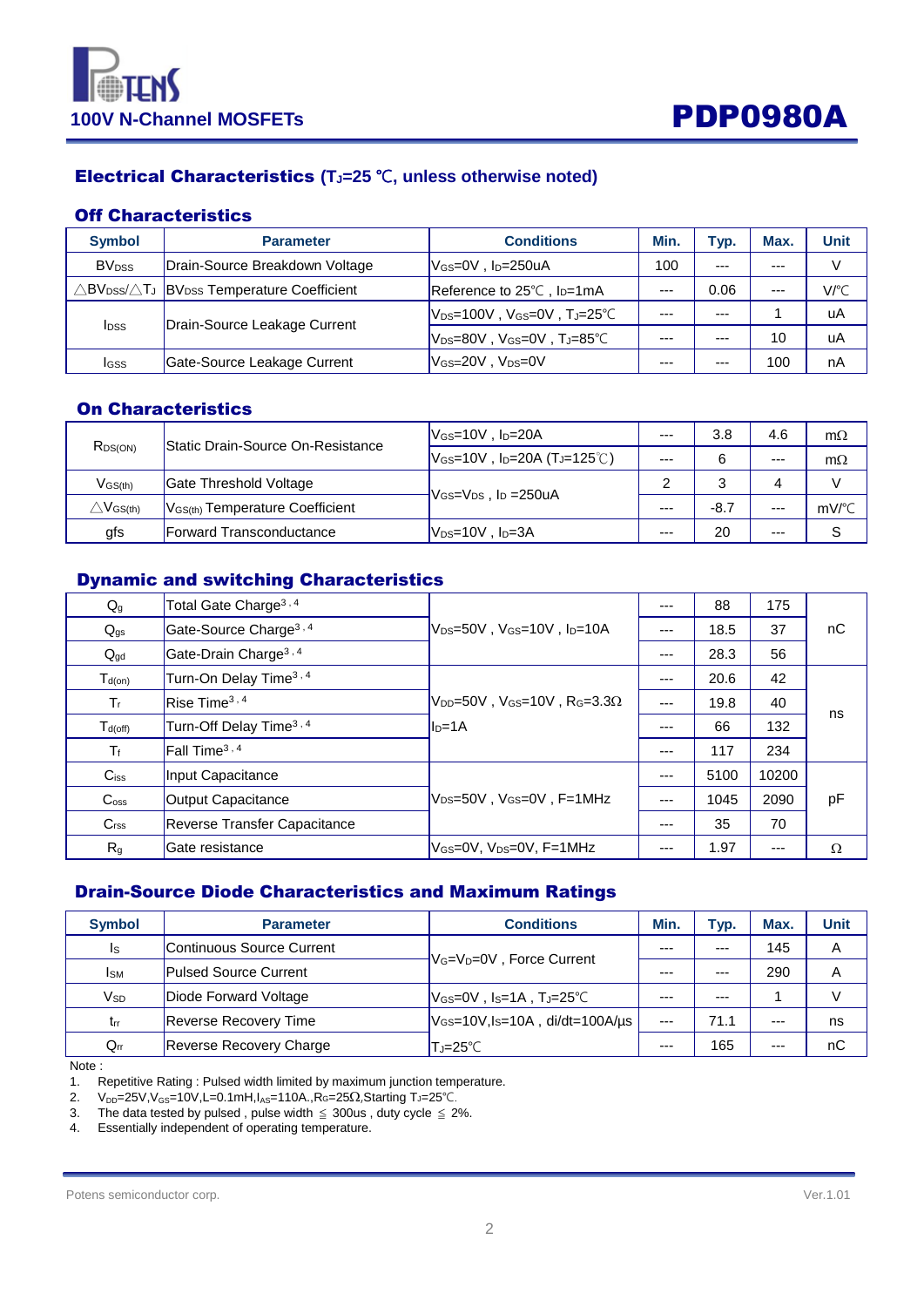

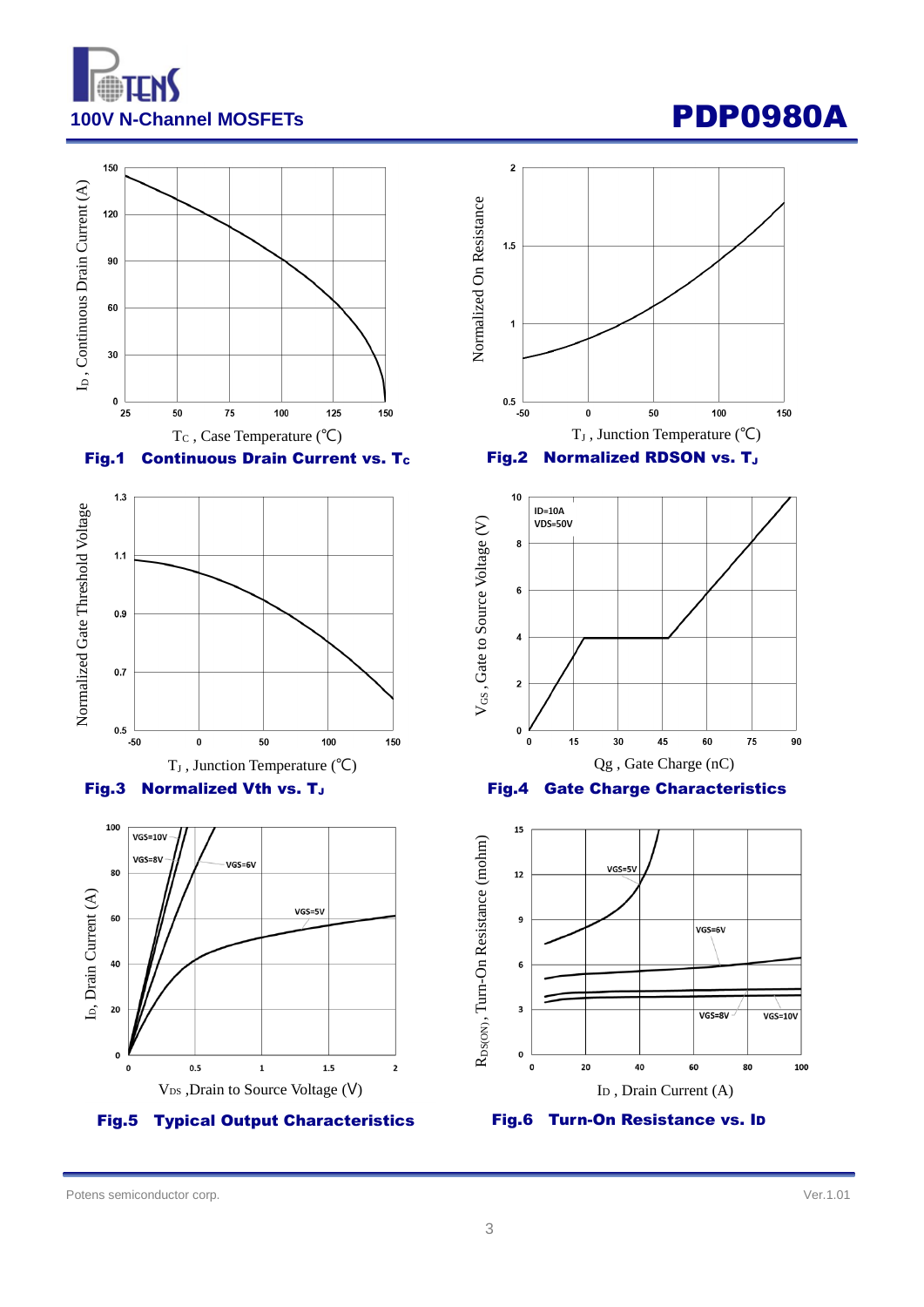![](_page_3_Picture_0.jpeg)

![](_page_3_Figure_2.jpeg)

![](_page_3_Figure_3.jpeg)

![](_page_3_Figure_5.jpeg)

#### Fig.10 Switching Time Waveform

![](_page_3_Figure_7.jpeg)

![](_page_3_Figure_8.jpeg)

#### Fig.11 Gate Charge Waveform